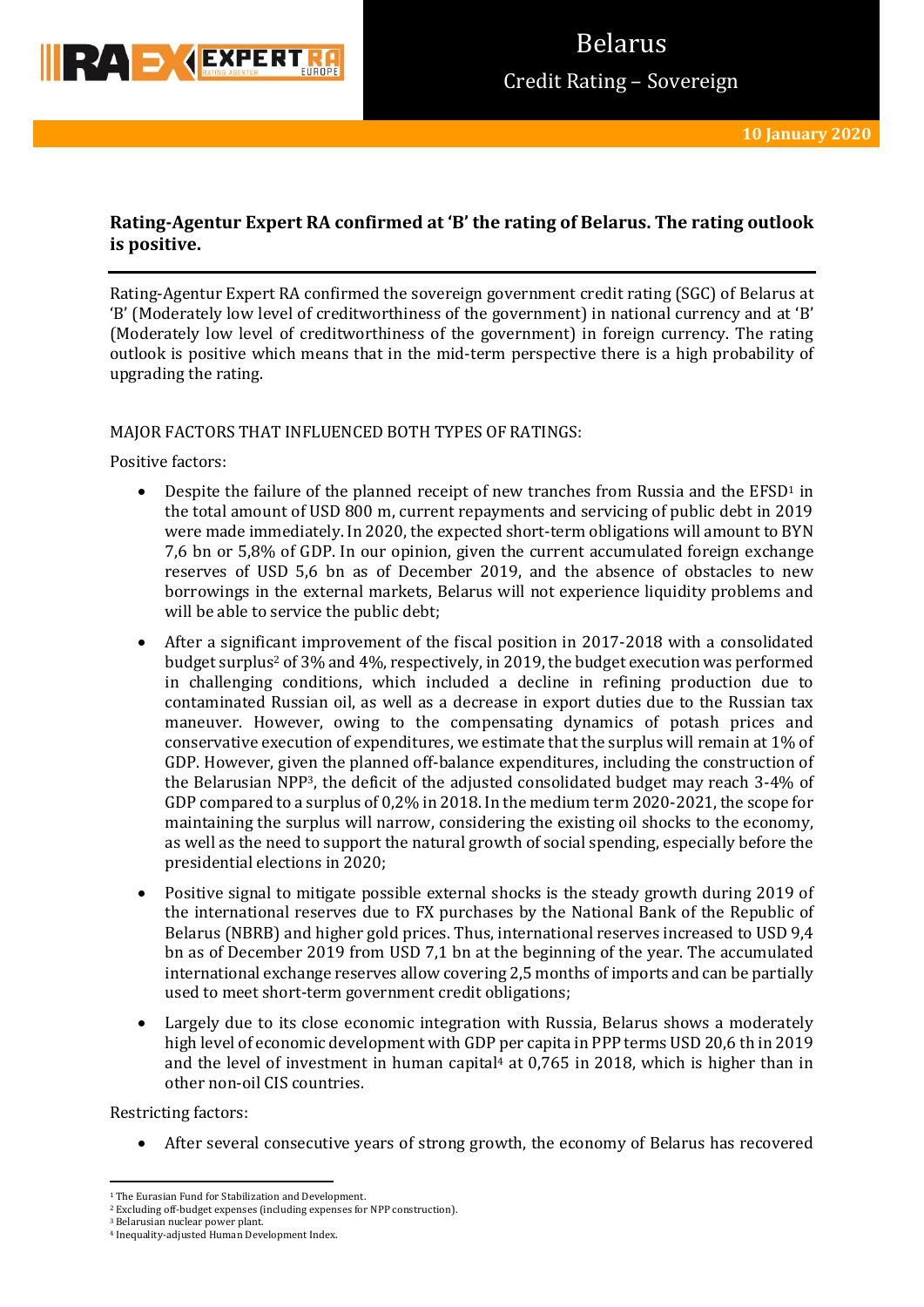

to the level of 2015 and started to slow down from the end of 2018. At the beginning of 2019, the growth rate was projected to halve from 3% in 2018 down to 1,5% amid weakening external demand for export goods and deteriorating consumer demand. However, a number of factors affected one of the main pillars of the economy – oil production, which led to a slower growth rate of 1,1% for 10M 2019. Accordingly, we have narrowed our estimates to 1,2% for 2019. Moreover, we do not see any potential for faster growth in the medium term due to the absence of an agreement on compensation for the Russian tax maneuver, as well as the structural problems hampering the development of an economy focused on inefficient SOEs;

- Amid the conservative debt policy and strengthening of BYN, the level of gross government debt<sup>5</sup> declined slightly during the year and, according to our estimates, will not exceed 43% of GDP in 2019, which is lower compared to 47,8% in 2018. Despite the favorable structure and maturity of the debt, most of which fall on bilateral loans from foreign governments and international financial institutions, high concentration risks and foreign exchange risks persist. Russia and its related institutions account for more than 60% of external debt, and tense disputes between countries create uncertainties in the further refinancing of current debt. Additionally, more than 91% of direct government debt is denominated in foreign currency, which may worsen the debt position if external imbalances widen;
- Over the past few years, the monetary authorities have made significant progress in achieving price stability by adhering to inflation targeting, a floating exchange rate regime, liberalization of currency legislation and abandonment of preferential directive lending to SOEs. As a result, the historic inflation levels in 2018 were renewed below the 5% target level. At the end of 2018, inflation has accelerated, largely due to short-term factors: rising food and fuel prices. However, in 2H 2019, inflation has returned to its target, and the NBRB has switched its policy from a neutral measure to an accommodative stance, reducing the refinancing rate twice from 10% to 9%. We expect that in 2020, inflation will be around the 5% target on the back of subdued domestic demand and less external pressure on prices. At the same time, we consider that the transmission mechanism is still ineffective due to the high dollarization of the banking system and underdeveloped domestic capital market. Besides, the NBRB is limited in making key decisions and is subject to political influence;
- The level of institutional development is supported by the moderate quality of the business environment: moderately high 37th position in the Doing Business ranking 2019 and the moderate corruption perception index  $-44$  (70<sup>th</sup> place out of 180 countries in 2018). On the other hand, the government's lack of independence from political influence is reflected in the low government effectiveness and rule of law indexes of -0,83 and -0,35 respectively as of 2017.

### Negative factors:

**.** 

- The risk of contingent liabilities' materialization persists. As of September 2019, external debt obligations of legal entities with 50% or more state ownership accounted for 11% of GDP. The state-owned sector, especially banks, continues to dominate the Belarusian economy, concentrating about 50% of the total workforce and value-added. At the same time, SOEs remain inefficient and need to be reformed. Besides, the full-scale launch of privatization is constrained by the lack of political will, weak corporate governance and low transparency of SOEs' reporting. There are plans to sell several state banks' shares to the EBRD, but these projects are insignificant in volume and are still under discussion;
- The local capital market remains weak, characterized by low capitalization: joint-stock companies did not exceed 7% of GDP as of the end of 2019, and concentration remains high, as the 10 largest issuers account for more than 99% of the overall market capitalization. At the same time, the volume of shares' trading fell by 44% y-o-y as of 1H

<sup>5</sup> Includes direct and guaranteed debt of the central government and local government, and SDRs distributed to the Republic of Belarus.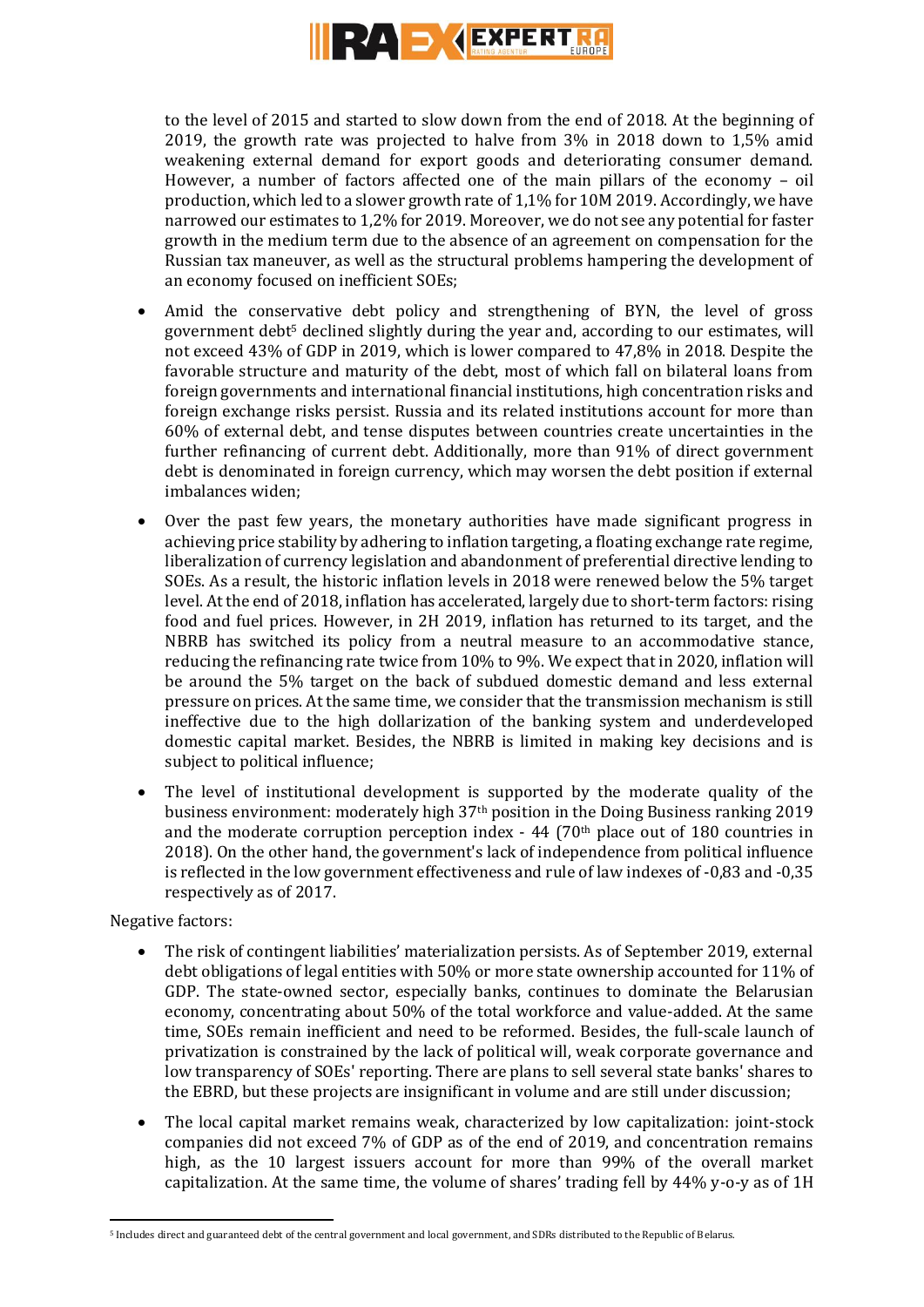

2019. Capital market development is hampered by the lack of progress in structural reforms of the public sector, as well as the lingering practice of directed lending and subsidizing the economy. The share of corporates bonds remains negligibly small; the volume of trading in 1H 2019 did not exceed 11,5% of the total volume;

 Although banks' assets grew by 8,1% y-o-y as of 3Q2019 primarily due to active consumer lending, the banking sector is still weak with total assets estimated at around 59% of GDP and domestic credit at 41% of GDP in 2019. The sector is characterized by high concentration risks: the share of the three largest banks is slightly over 60%, the share of SOBs also reached about 60% as of September 2019, which hinders effective development and competition. The level of NPLs increased by 0,9p.p. up to 5,03% y-o-y as of September 2019. In our opinion, the real volume of troubled assets may be higher, as, in the case of SOEs, payments on problem loans tend to be covered by the Government. Besides, the high share of FX loans creates risks of increasing the credit burden in the case of BYN devaluation. However the financial soundness indicators remain robust with capital adequacy ratio at 18,4%, and efficiency metrics ROA and ROE stood at 1,7% and 11,3% as of September 2019 respectively.

### Stress factors:

- The risks for the creditworthiness stem from the direct and indirect dependence on the relationships with Russia, as well as the economic and political situation of this major trading partner and creditor (weak stress-factor);
- Although the share of banks' FX-denominated assets and liabilities continues to decline, dollarization in Belarus remains one of the highest among the peers' countries of the region, at 45% and 56,1% for loans and deposits, respectively as of September 2019. The current FX exposure significantly limits the effectiveness of monetary policy and increases the sensitivity of the economy to fluctuations in the exchange rate of the national currency (moderately weak stress-factor).

### SENSITIVITY ASSESSMENT:

The following developments could lead to an upgrade:

- Achieving favorable agreements with partners on oil and gas supplies and prices, financial compensation for adverse effects of the tax maneuver in oil industry from the Russia;
- Strengthening and further development of the banking system and mitigation of concentration risks;
- Outstanding and gradual improvement of financial dollarization levels.

The following developments could lead to a downgrade:

- Changes in the format of bilateral relations and agreements on a range of economic issues with Russia, which may lead to economic shocks with a worsening of the budget and external position;
- Deterioration of the fiscal position due to materialization of contingent liabilities or deviations from the restrained fiscal policy.

**"**The Agency confirmed the credit ratings of the Republic of Belarus at 'В' with a positive outlook. These are supported by improved macroeconomic stability, as evidenced by the success in containing inflation, reduced volatility of the exchange rate as a result of the introduction of the floating exchange rate regime and strengthened international reserves. In addition, we observe prudent fiscal policy and reduced government indebtedness.

Nonetheless, economic growth is slowing down with weak medium-term prospects amid the uncertainty about the compensation of losses caused by the Russian tax maneuver. The consequences of higher oil import costs will also weigh negatively on the government budget and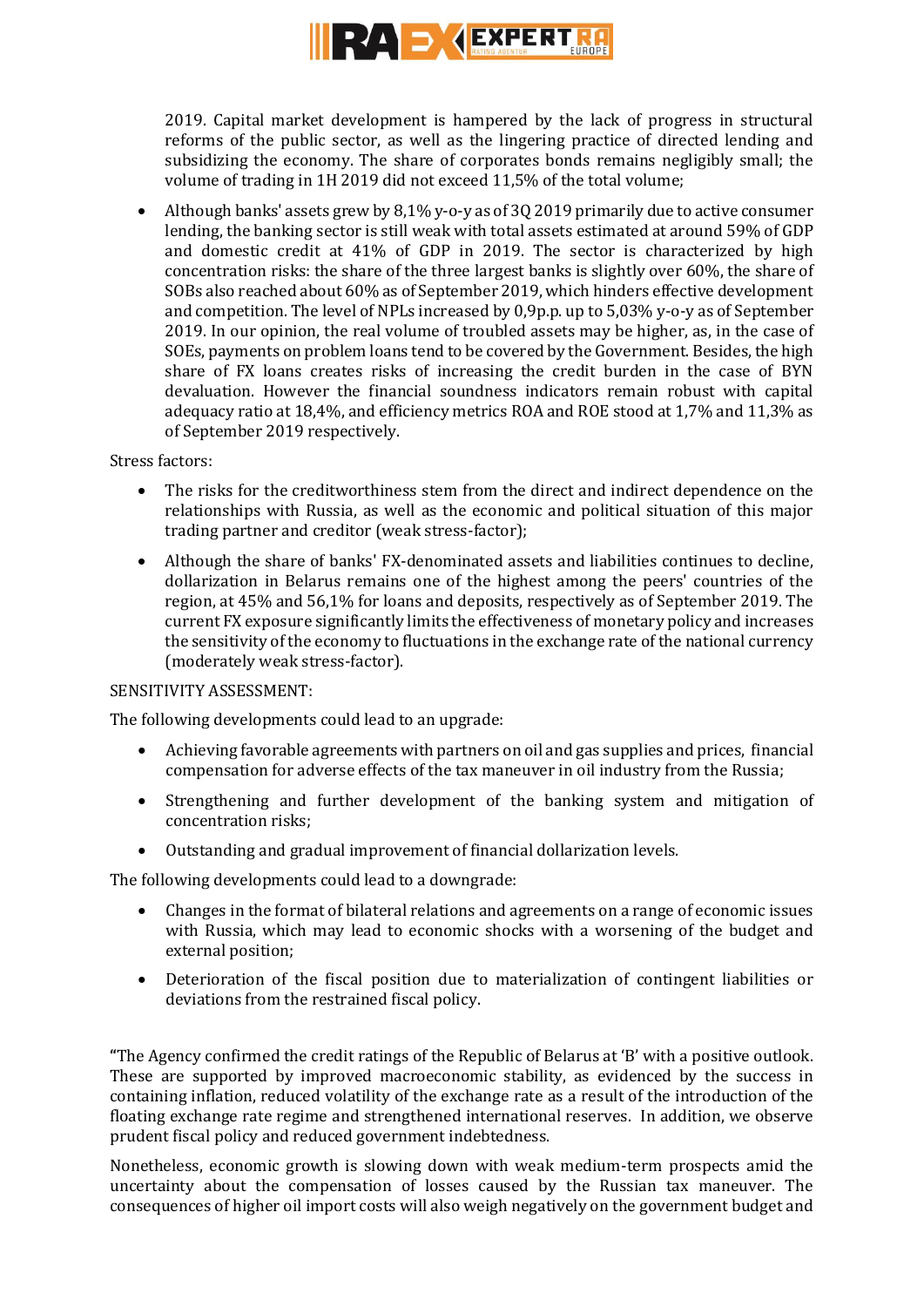

balance of payments. The rating continues to be constrained by a weak local financial market, which, along with still high dollarization levels, limits the monetary transmission mechanism.

We keep a positive outlook on the ratings, reflecting the high probability of an upgrade, while maintaining macroeconomic stability, continued decline in dollarization, and the absence of shocks to the budget and external position in case of changes in the character of the current economic ties with Russia.**"** – Clarified Denys Anokhov, Rating Analyst of Rating-Agentur Expert RA.

Research report on Belarus is available at:

[https://raexpert.eu/reports/Research\\_report\\_Belarus\\_10.01.2020.pdf](https://raexpert.eu/reports/Research_report_Belarus_10.01.2020.pdf)

Next scheduled rating publication: TBD in December 2019. The full sovereign rating calendar can be found at [Sovereign Rating Calendar 2020](https://raexpert.eu/sovereign/#conf-tab-5)

For further information contact:

Responsible expert: Denys Anokhov, Rating Analyst of Rating-Agentur Expert RA +49 (69) 3085-45-00, ext. 1210 [anokhov@raexpert.eu](mailto:anokhov@raexpert.eu)

Reviewer: Vladimir Gorchakov, Associate Director of Rating-Agentur Expert RA +49 (69) 3085-45-00, ext. 1211 [gorchakov@raexprert.eu](mailto:gorchakov@raexprert.eu)

### **Rating-Agentur Expert RA GmbH**

Walter-Kolb-Strasse 9-11, 60594 Frankfurt am Main, Germany +49 (69) 3085-45-00 E-mail[: info@raexpert.eu](mailto:info@raexpert.eu) [www.raexpert.eu](http://raexpert.eu/)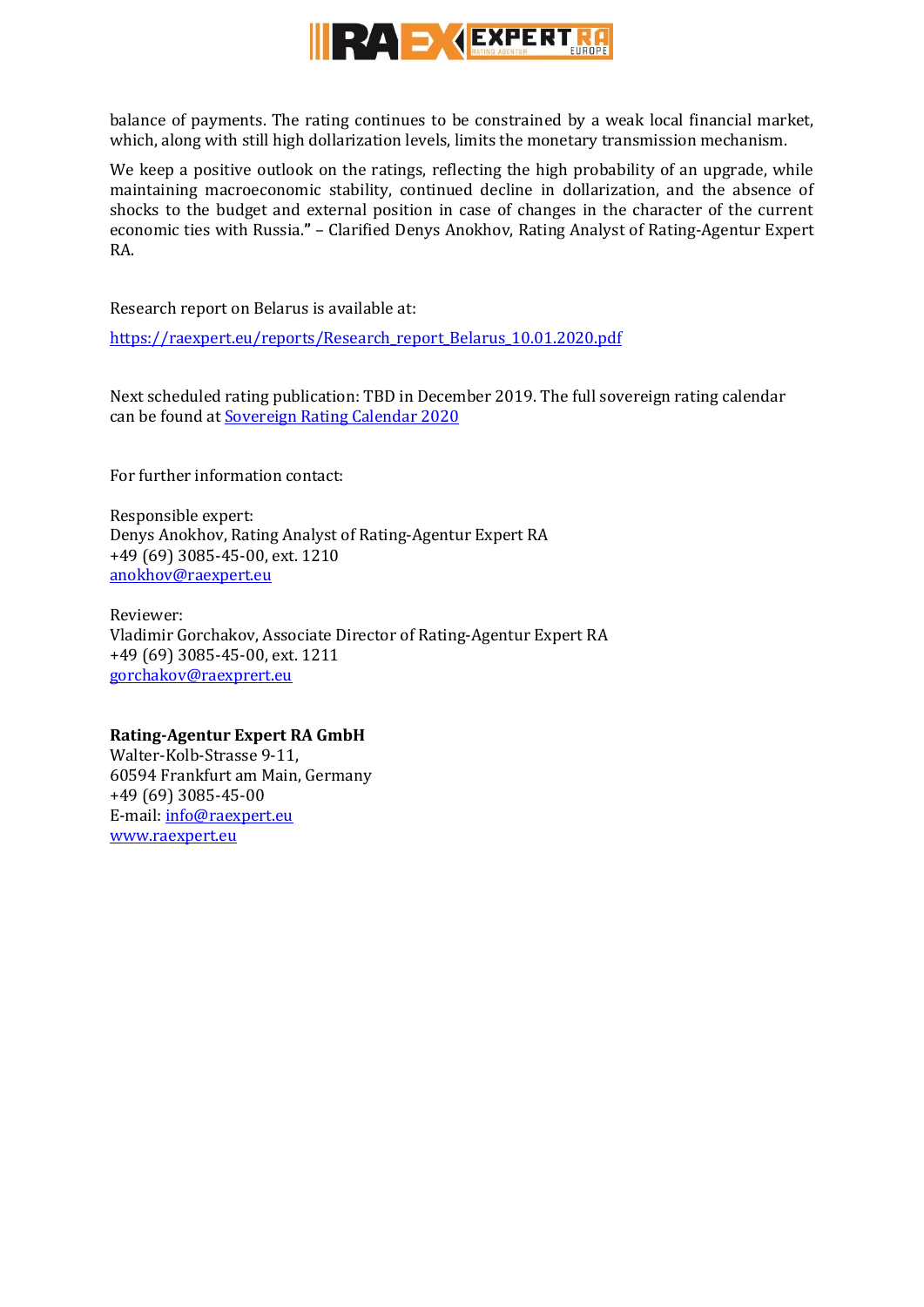

# RATING HISTORY:

|             |                                                                      | <b>SGC</b>                  |                     | <b>Outlook</b>              |                            |
|-------------|----------------------------------------------------------------------|-----------------------------|---------------------|-----------------------------|----------------------------|
| <b>Date</b> | <b>Review reason</b>                                                 | <b>National</b><br>currency | Foreign<br>currency | <b>National</b><br>currency | <b>Foreign</b><br>currency |
| 12.07.2019  | Scheduled<br>revision of both<br>types of ratings<br>for the country | $\mathbf B$                 | B                   | Positive                    | Positive                   |
| 18.01.2019  | Scheduled<br>revision of both<br>types of ratings<br>for the country | B                           | $B -$               | Positive                    | Positive                   |
| 20.07.2018  | Scheduled<br>revision of both<br>types of ratings<br>for the country | $\mathbf B$                 | $B -$               | Positive                    | Positive                   |
| 26.01.2018  | Scheduled<br>revision of both<br>types of ratings<br>for the country | $\mathbf B$                 | $B -$               | <b>NA</b>                   | <b>NA</b>                  |
| 28.07.2017  | Scheduled<br>revision of both<br>types of ratings<br>for the country | B                           | $B -$               | <b>NA</b>                   | <b>NA</b>                  |
| 03.02.2017  | Scheduled<br>revision of both<br>types of ratings<br>for the country | $\mathbf B$                 | $B -$               | <b>NA</b>                   | <b>NA</b>                  |
| 05.08.2016  | Scheduled<br>revision of both<br>types of ratings<br>for the country | B                           | $B -$               | <b>NA</b>                   | NA                         |
| 04.03.2016  | First assignment<br>of both types of<br>ratings                      | B                           | $B-$                | <b>NA</b>                   | <b>NA</b>                  |